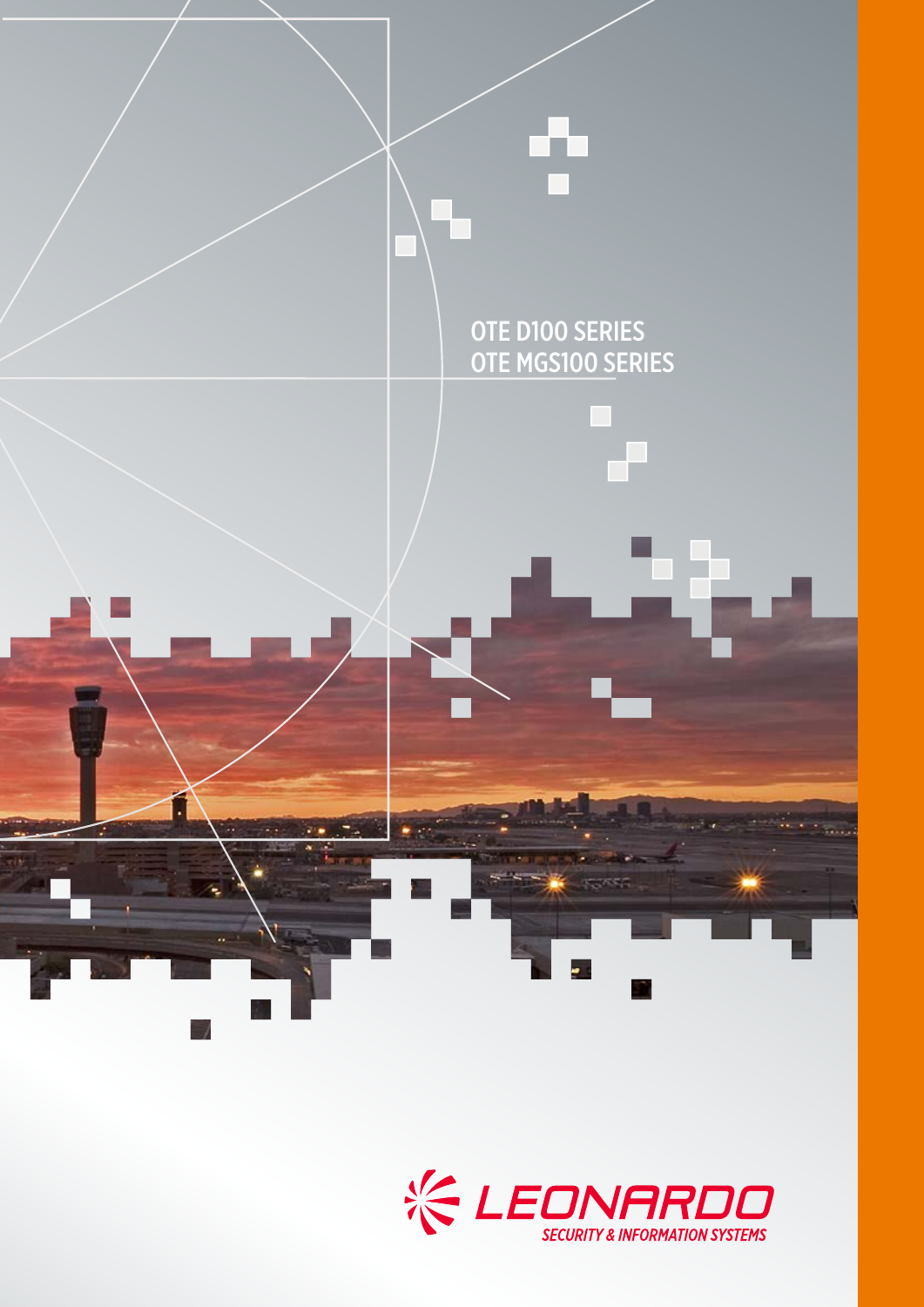# OTE D100 SERIES OTE MGS100 SERIES

## OTE D100 SERIES ATC SOFTWARE DEFINED RADIO EQUIPMENT SERIES

The OTE D100 radio series is a multi-mode digital radio family which can implement all communication standards foreseen by ICAO Annex 10 without modifying hardware and modules.

The OTE D100 waveform can be easily configured for:

- **▪** Voice networks with traditional analogue AM-DSB modulation with channel spacing options of 25kHz or 8.33 kHz for VHF band, and 25kHz for UHF band
- **▪** AM-MSK modulation for digital ACARS functions and operations (2,400 bit/sec) on VHF range
- **▪** D8PSK modulation (31.5kbit/sec) for VHF datalink Mode 2 sub-networks: OTE D100 implements an ARINC 750 – compliant with VDL2 protocol stack.





#### BEST-IN-CLASS RADIO EQUIPMENT

Intelligibility of voice communications is the most important requirement for ATC communications. The OTE D100 radio series offers outstanding performances in terms of reduced broad band noise radiation and unwanted emissions. These features, together with the high grade of immunity to external interference of the receiver, enable users to meet challenging co-siting requirements under EMC-critical equipment arrangement. In addition, intermodulation rejection exceeds by at least 10 dB the ETSI figures.

This fact, together with the availability of the integrated TxRx OTE D100 configuration, allows deployed integrated TxRx ground station sites to handle multiple frequencies. The customer can save space and power consumption on each site, without any degradation of voice intelligibility.

OTE D100 radios offer guaranteed performances throughout the whole frequency band and operating temperature range.

The radios cover both extended VHF (108 to 156 MHz) and standard UHF (225 to 400 MHz) frequency ranges without performance degradation. OTE D100 radio series is also able to provide continuously transmission at full power (100% duty cycle) on overall -20°C to +55 °C operating temperature for ATIS and VOLMET applications.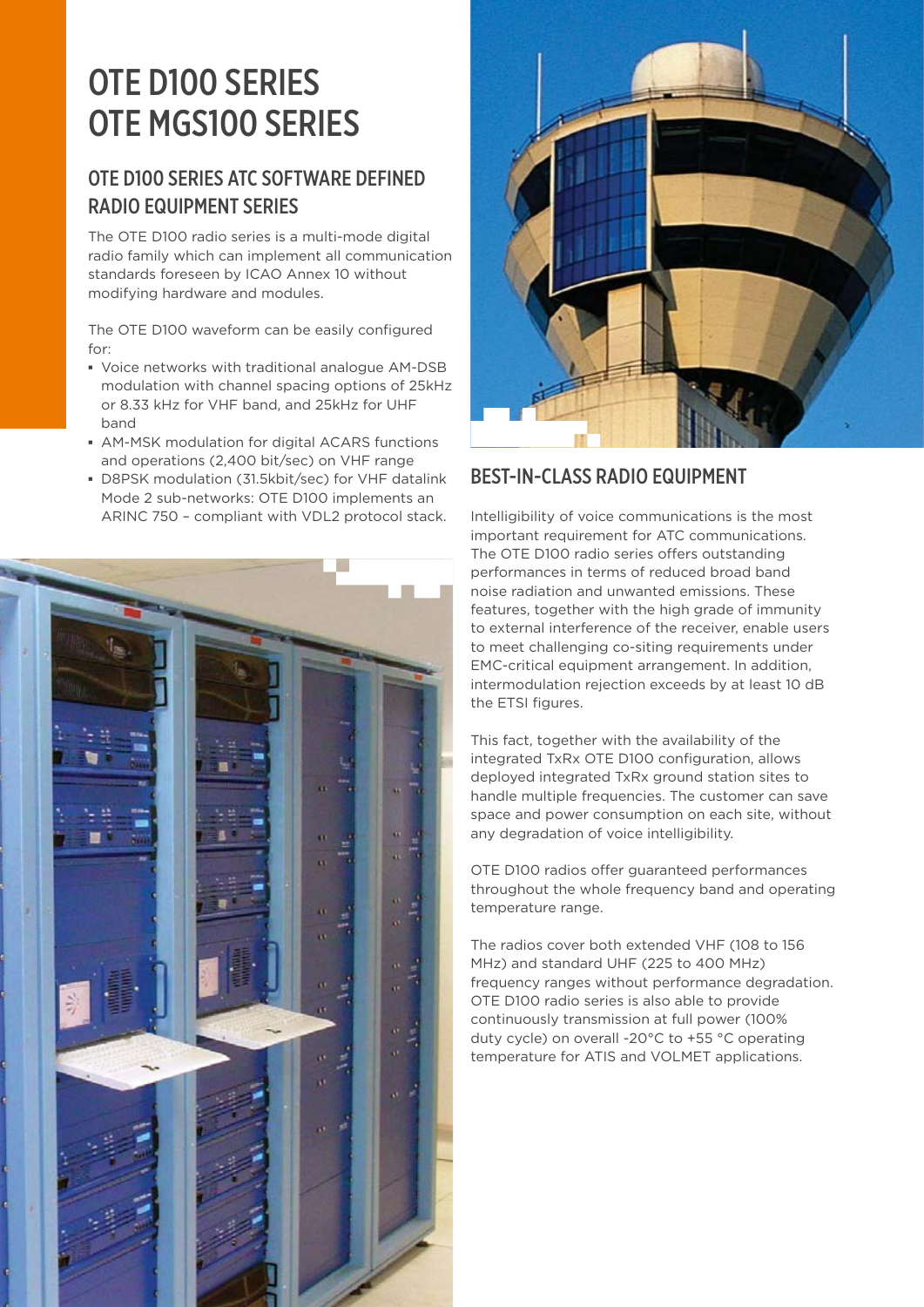#### UNLIMITED ACCESS

OTE D100 radio series offers the maximum flexibility in terms of network integration, by easy configuring its interfaces, without adding external access devices.

OTE D100 provides the following interfaces for Analog applications:

- **▪** 2 x 4W/4W E&M standard ANSI connection (according to customer needs)
- **▪** In-Band-Tone for PTT & Squelch signals (selectable via SW)
- **▪** Mixed configurations (one 4W E&M plus one 4W with inband tones, simultaneously active)



The OTE D100 can be completely configured and managed by the new Network Management System (ONM100) through:

- **▪** Redunded Ethernet 10/100BaseT IEE802.3 standard for remote O&M operations. This solution makes the z maintenance the ideal solution for the maintenance on unmanned sites
- **▪** Additionally, the equipment can be configured and managed through RS232/USB interfaces

The OTE D100 provides interfaces for data link and digital applications by using a double Ethernet 10/100BaseT IEE802.3 standard (configurable) for VoIP, VDL2 and Digital ACARS. Thanks to the



implementation of the EUROCAE ED-137 A standard VolP protocol, radio equipment can be directly interfaced to an IP network to transport voice.

#### EMBEDDED RADIO SOLUTIONS

The OTE D100 series offers a variety of system architecture options, without using external devices. These include embedded radio changeover and a dual backbone capability, as well as an embedded line delay tuning.

The embedded changeover function (patent pending), combined with the "dual backbone" feature, allows paired equipment's, configured in mainjstandby mode of operation, to operate as a failure-tolerant system without the support of any other external device.

The system can guarantee uninterrupted operations even in the case offailure of one of the radio equipment composing the pair.

The transmission changeover also takes place on counting the PTT transactions. This function realises a uniform assignment of the service between the two managed radio sets, in orderto have uniform equipment aging.



It is also possible to extend the redundancy scheme to audio frequency lines connecting radio equipment to operator, by having primary and backup audio connections together with line changeover (dual backbone) facility.

The Embedded Line Delay Tuning function allows transport networks with different propagation characteristics to be managed. An adjustable delay (up to 500ms, with 20ms steps) can be applied on the Tx and Rx voice paths of both primary and backup AF lines when climax mode of operation and double audio line are used.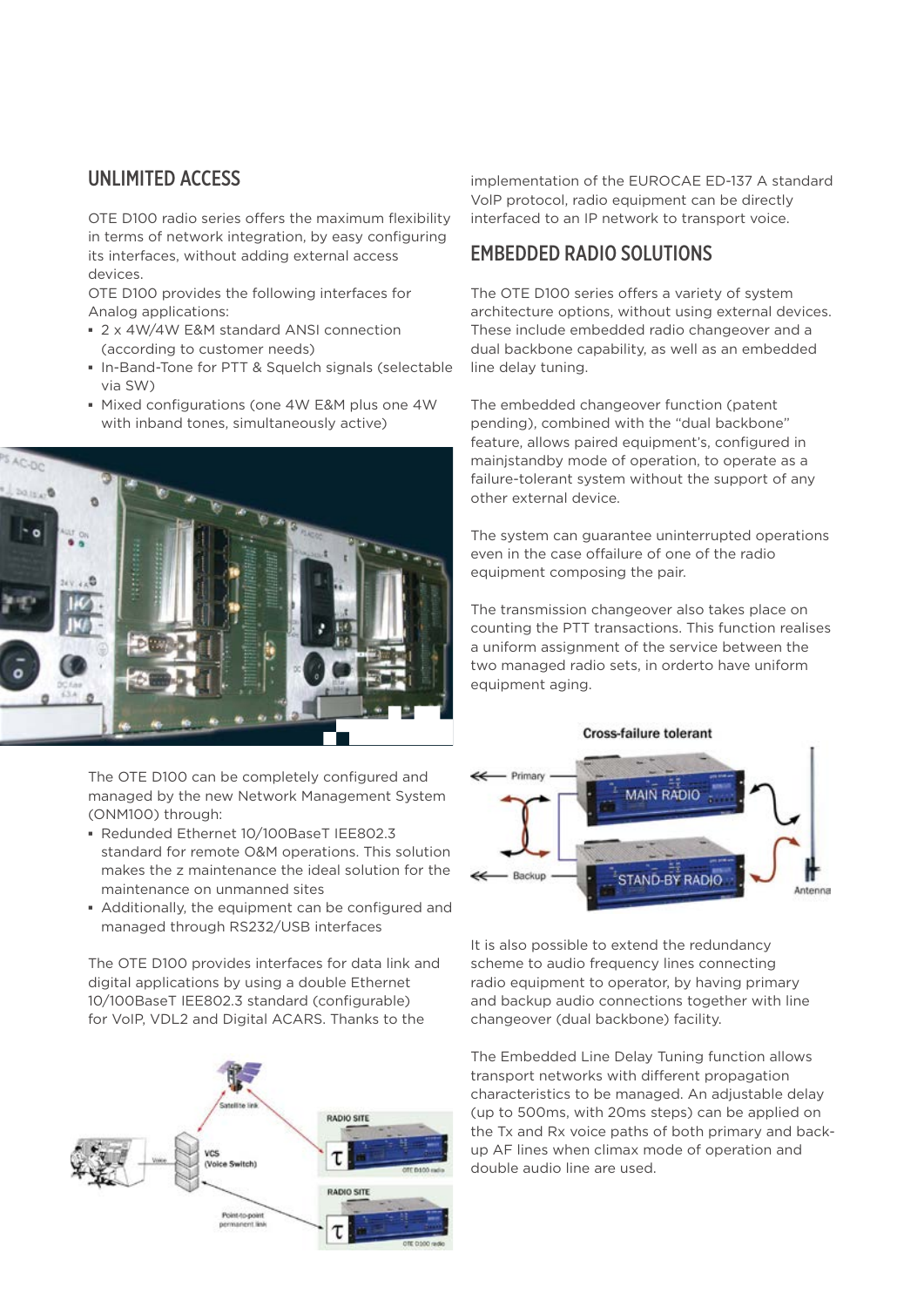# OTE D100 SERIES OTE MGS100 SERIES

## FAST AND EASY MIGRATION FROM ANALOGUE TO DIGITAL

The "dual backbone" feature allows a smooth migration between legacy VCS - radio 4W or 4WE&M connections to new VolP networks without any manual intervention on the remote sites and without any external device.

During the VolP network setup and tuning phase, the ATC Controller will have both legacy and VolP interfaces available, falling back to the analogue one as needed.

## OPTIMISES MAINTENANCE, LOGISTIC AND STORAGE OPERATIONS

The OTE D100 radio series is designed with a modular architecture in order to provider the following benefits:

- **▪** Simplification of logistic and storage operations reducing the number of modules to the maximum extent (common modules and cards for transmitter, receiver and integrated transmitterreceiver)
- **▪** Easy upgrade by single module improvement
- **▪** Rapid insertion/removal of the single module (MTIR <15 min.)
- **▪** Maximum degree of configuration, according to all possible modes of operation (VoIP, D-ACARS, VDL2)

The radio series provides alarm/alert warnings, which are readily recognised to reduce to a maximum maintenance operations. When an alarm/ alert occurs, the faulty module shows a red light and the OTE D100 display indicates a symptom immediately.

These warning events are always shown and stored on OTE ONM100 Network Management System for remote diagnostic, recording and statistic purposes.

#### THE OTE MGS 100 MULTI-MODE GROUND **STATION**

Based on OTE D100 software-defined radio technology, the OTE MGS100 Multi-mode Ground Station meets all the challenging requirements for ground-air-ground communications, supporting present and future civil and military OTE applications.

Different datalink technologies can be provided in a unique, integrated and cost-effective approach.



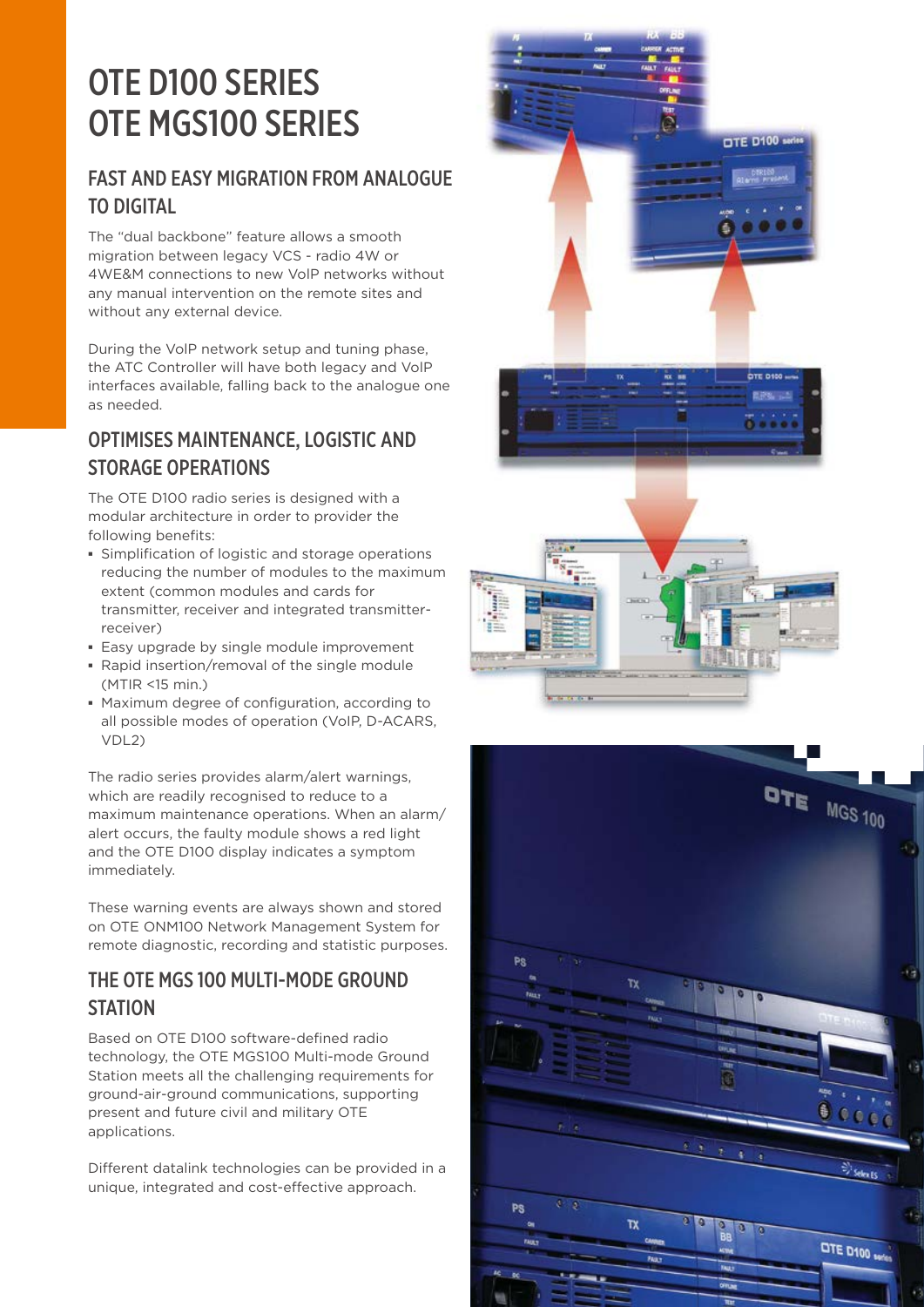#### SOLUTION FOR VOICE COMMUNICATIONS

The MGS100 Multi-mode Ground Station exceeds ICAO and ETSI standards for AM-OSB mode for ATC ground-to-air voice communication systems.

It is easily configured in terms of:

- **▪** Antenna and multi-coupling systems
- **▪** OTE D100 radio configurations
- Transceivers, transmitters, or receivers
- **▪** Channel spacing
	- 25kHz and 8.33kHz
- **▪** Single channel and multi-channel operation. For multichannel mode, automatically-tunable cavity filters are available
- **▪** Frequency band – VHF or UHF
- **▪** Operating modes
	- Analog Voice
	- Voice over IP (compliant with EUROCAE EO 137A)
- **▪** Meets stringent ANSP availability requirements
	- Embedded changeover operation (1+1 without external changeover devices)
	- "Dual backbone" support: OTE0100 equipment provides native redounded interfaces to VCS
- **▪** Network interfaces for ATC Voice service
	- 4WE&M, 4W with in-band tones;
	- 2 x IEEE802.3 interface with IP protocol;
- E1 interface for PCM voice
- **▪** Network interfaces for O&M
	- IEEE 802.3 10/100 BaseT

## COMPACT MGS FOR VOICE COMMUNICATIONS

The company offers solutions to integrate radio channels inside the same ground station for saving space in radio site.

The new OTE D100-4 radio series provides double equipment completely separated in the same chassis. The new models are:

- **▪** OTE D2TR100-4 (double transceiver)
- **▪** OTE D2T100-4 (double transmitter)
- **▪** OTE D2R100-4 (double receiver)

According to the above radio models, the MGS100 can host up to sixteen equipment (eight radio channels in 1+1 configuration) with cavity filters.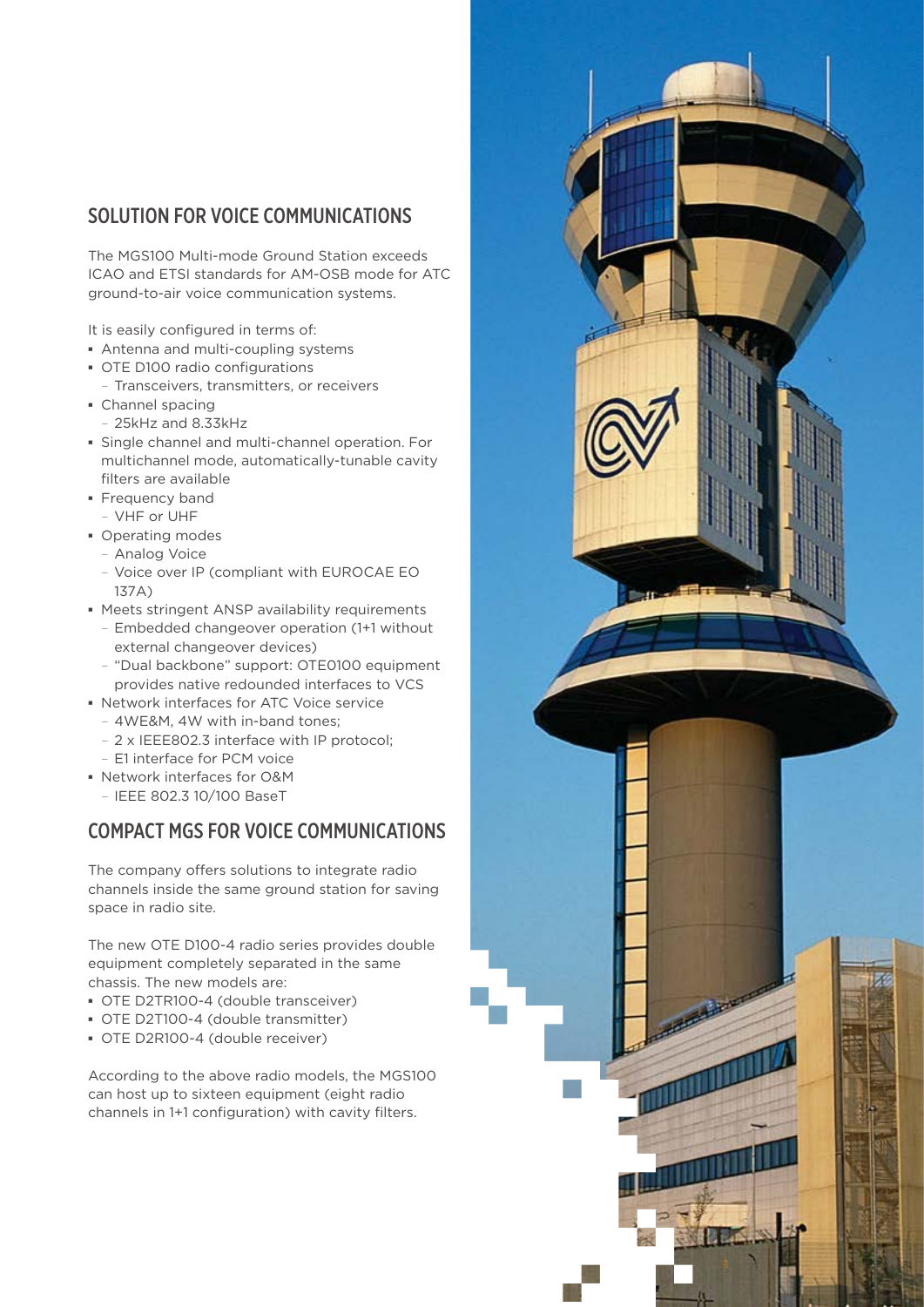# OTE D100 SERIES OTE MGS100 SERIES

### SOLUTION FOR DATALINK APPLICATIONS (VDL2 AND ACARS)

The provision of ground-air-ground datalink support for current and future ATM applications is a challenging integration problem that cannot be solved by the use of simple radio equipment.



The OTE MGS100 has been successfully tested and deployed with the following capability:

- **▪** MGS100 fully implements of VDL2 protocol stack according to ARINC 631-6 specification and ETSI-EN 303 214 "Community Specification on Datalink Services, under the SES Interoperability Regulation IR 552/2004"
- **▪** MGS100 is integrated with ATN sub-network for CPDLC applications. Various ATN AGR interfaces are available
	- XoT
	- Proprietary
	- XoT over Multicast IP
- **▪** MGS100 is integrated within ACSP networks for ACARS operations, supporting two modes of operation
	- ACARS over AVLC
	- Plain Old ACARS
- **▪** Redundant and modular design, in order to satisfy future VDL2 growth (up to four frequencies) and to meet the ANSP availability stringent requirements ("five nine" Ground Station networks)
- **▪** Data and event logging capability together with sophisticated network management functionality, they keep all MGS100 hardware and processes under control to constantly verify and manage performance, according to defined Service Level Agreements (SLA).
- **▪** Based on full lP architecture and OTE D100 equipment configured for VDL2 and Digital-ACARS modes of operation

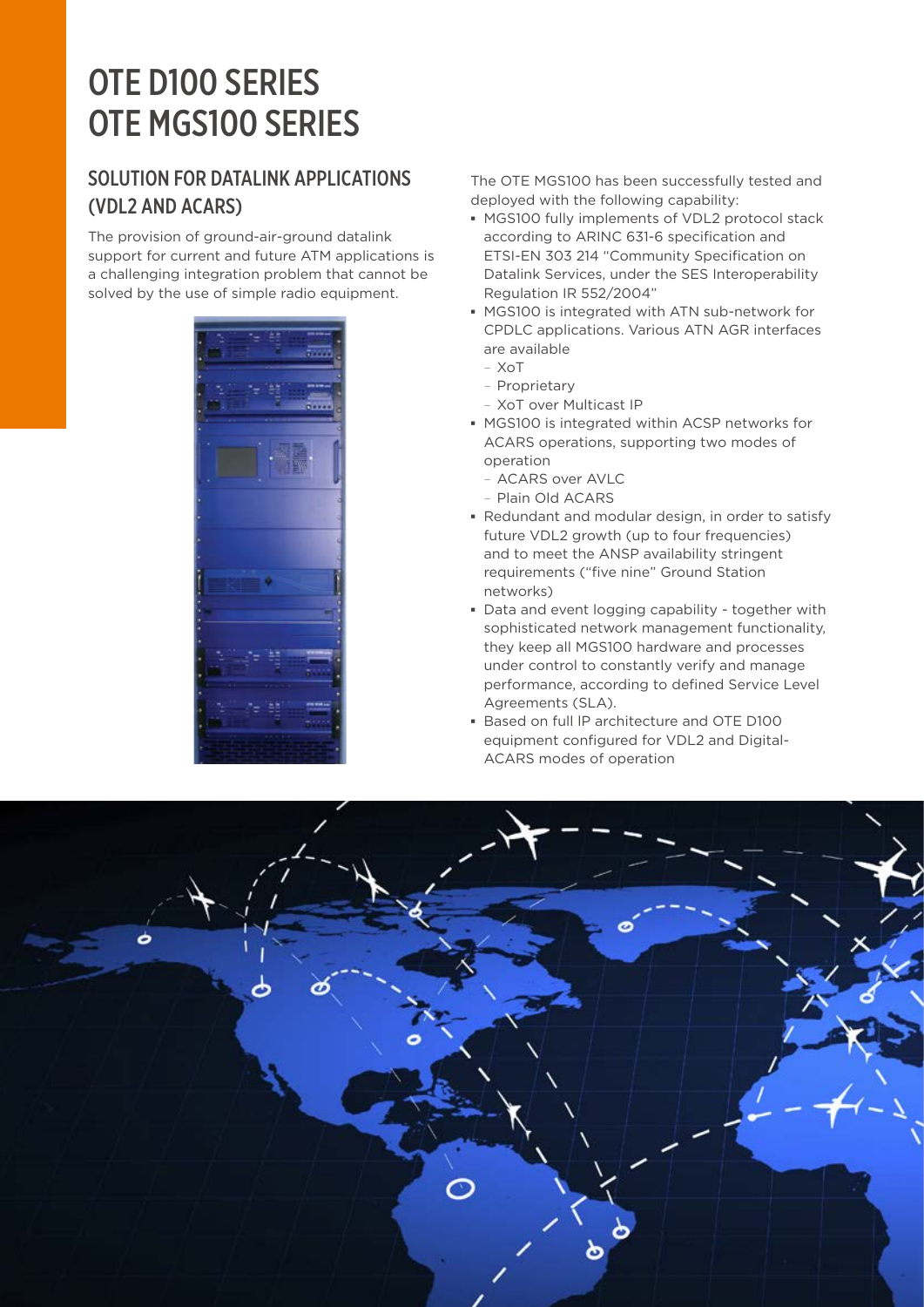# TECHNICAL DATA

| General                                  |           | <b>VHF</b>                                                          | UHF                                                  |
|------------------------------------------|-----------|---------------------------------------------------------------------|------------------------------------------------------|
| Frequency range                          |           | 108 to 156 MHz                                                      | 225 to 400 MHz                                       |
| Frequency stability                      |           | $<$ 1 ppm $/$ <0.3 ppm (on demand)                                  | $\leq$ 1 ppm                                         |
| Operating temperature range              |           | $-20^{\circ}$ to $+55^{\circ}$ C                                    |                                                      |
| Supply voltage                           | AC        | 88 to 265 VAC 50/60 Hz (full range)                                 |                                                      |
|                                          | DC        | 21.6 to 31.2 VDC (automatic changeover on AC source failure)        |                                                      |
| Channel spacing                          |           | 25 kHz / 8.33kHz                                                    | 25 kHz                                               |
| Modulation types                         |           | AM (A3E)                                                            | AM (A3E)                                             |
|                                          |           | AM-MSK @ 2.4 kbit/s                                                 |                                                      |
|                                          |           | D8PSK @ 31.5 kbit/s                                                 |                                                      |
| Co-location peformances (Tx-Rx distance) |           | <280m @ 300 kHz                                                     | $-25$ @ 1%                                           |
| Offset operation                         |           | Up to 5 carriers (AM 25kHz)                                         | Up to 4 carriers                                     |
|                                          |           | Up to 2 carriers (AM 8.33kHz)                                       |                                                      |
| Preset channel                           |           | Up to 100                                                           | Up to 100                                            |
| Dimensions                               |           | 19" standard rack, 3 HU, 330mm depth                                | 19" standard rack, 3 HU, 330mm depth                 |
| Weight                                   |           | 13kg maximum                                                        | 15kg maximum                                         |
| <b>Transmitter features</b>              |           |                                                                     |                                                      |
| RF output power                          |           | 10 to 50W                                                           | 10 to 30W                                            |
| Duty cycle                               |           | 100% at any operating conditions                                    |                                                      |
| Output impedance                         |           | 50 ohm                                                              |                                                      |
| <b>VSWR</b>                              |           | >2:1 at full power; no damage with open/short circuit               |                                                      |
| Emissions<br>(active mode)               | Spurious  | $\leq -93$ dBc                                                      | $< -90$ dBc                                          |
|                                          | Harmonics | $< -83$ dBc                                                         | $< -80$ dBc                                          |
| <b>Receiver features</b>                 |           |                                                                     |                                                      |
| Input impedance                          |           | 50 ohm                                                              |                                                      |
| Squelch types                            |           | Carrier to Noise or RSSI based, carrier override feature selectable |                                                      |
| Sensitivity                              | AM        | <- 107dBm @ 1kHz mod. and 10dB S/N weighted to ITU-T                | <- 101dBm @ 1kHz mod. and 10dB S/N weighted to ITU-T |
|                                          | D8PSK     | <- 102 dBm with uncoded BER=10-3                                    |                                                      |
|                                          |           |                                                                     |                                                      |